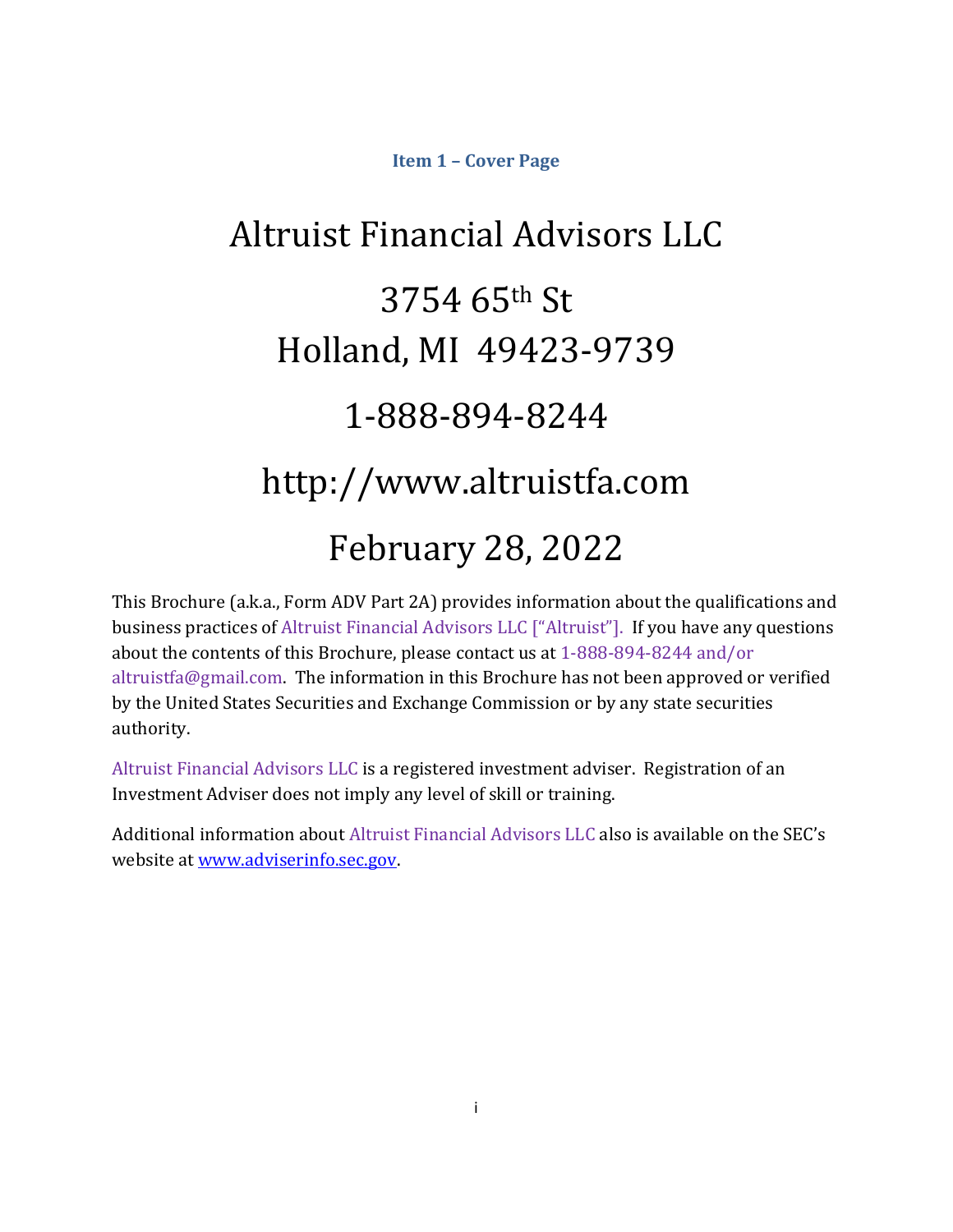## **Item 2 – Material Changes**

On July 28, 2010, the United State Securities and Exchange Commission published "Amendments to Form ADV" which amends the disclosure document that we provide to clients as required by SEC Rules. This Brochure, dated 02/28/2022, updates the last update, dated 03/29/2021.

The only non-trivial changes since the last update involve changes in our assets under management.

In the past, we have offered or delivered information about our qualifications and business practices to clients on at least an annual basis. In response to new SEC Rules, we will send you a summary of any material changes to this and subsequent Brochures within 120 days of the close of our business' fiscal year. We may further provide other ongoing disclosure information about significant changes as necessary.

We will further provide you with a new Brochure as necessary based on changes or new information, at any time, without charge.

Currently, our Brochure may be requested by contacting Eric E. Haas, Member at 1-888- 894-8244 or altruistfa@gmail.com.

Additional information about Altruist Financial Advisors LLC is also available via the SEC's web site www.adviserinfo.sec.gov. The SEC's web site also provides information about any persons affiliated with Altruist who are registered, or are required to be registered, as investment adviser representatives of Altruist.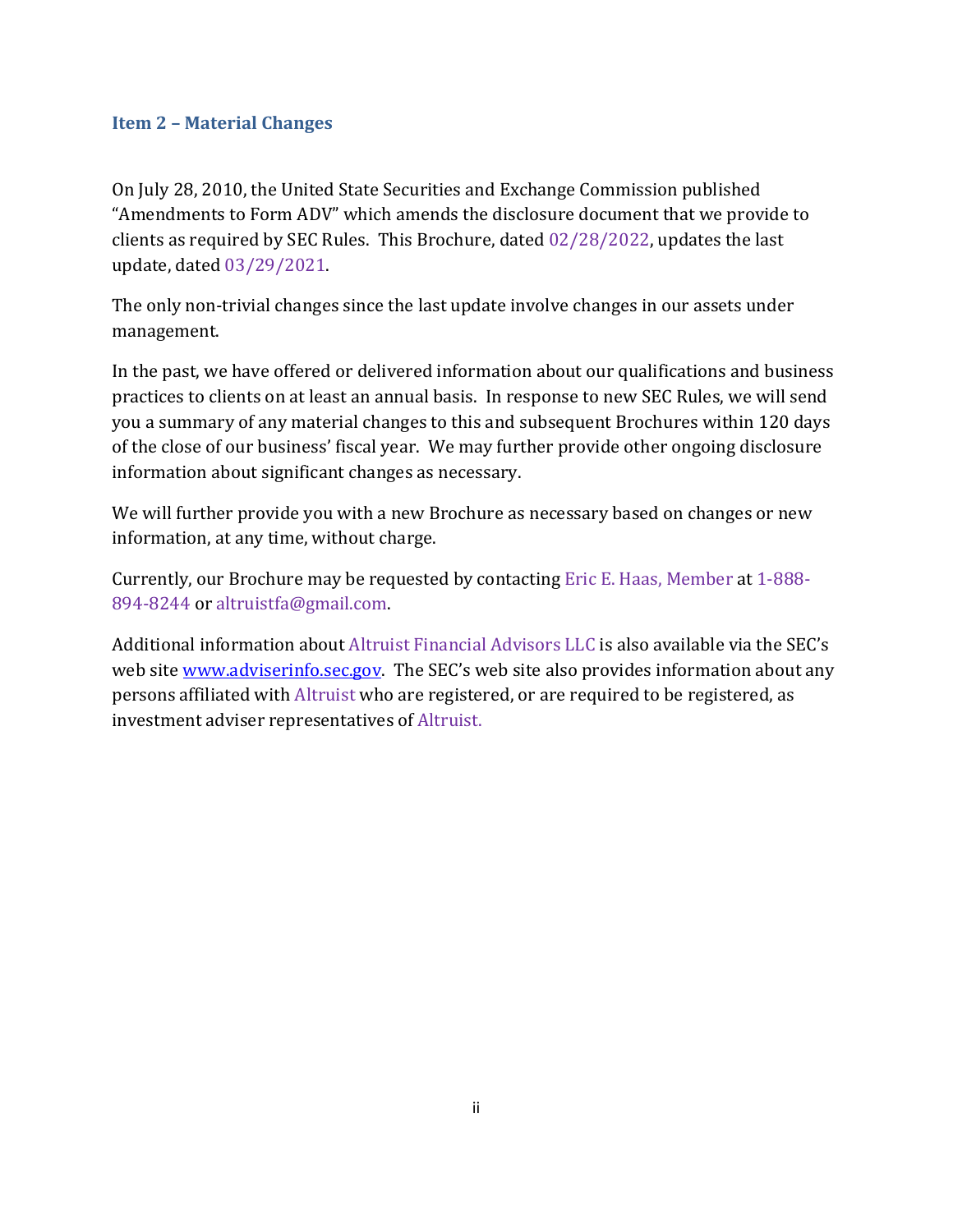# **Item 3 - Table of Contents**

| Brochure Supplement Item 2 - Educational Background and Business Experience 2 |
|-------------------------------------------------------------------------------|
|                                                                               |
|                                                                               |
|                                                                               |
|                                                                               |
|                                                                               |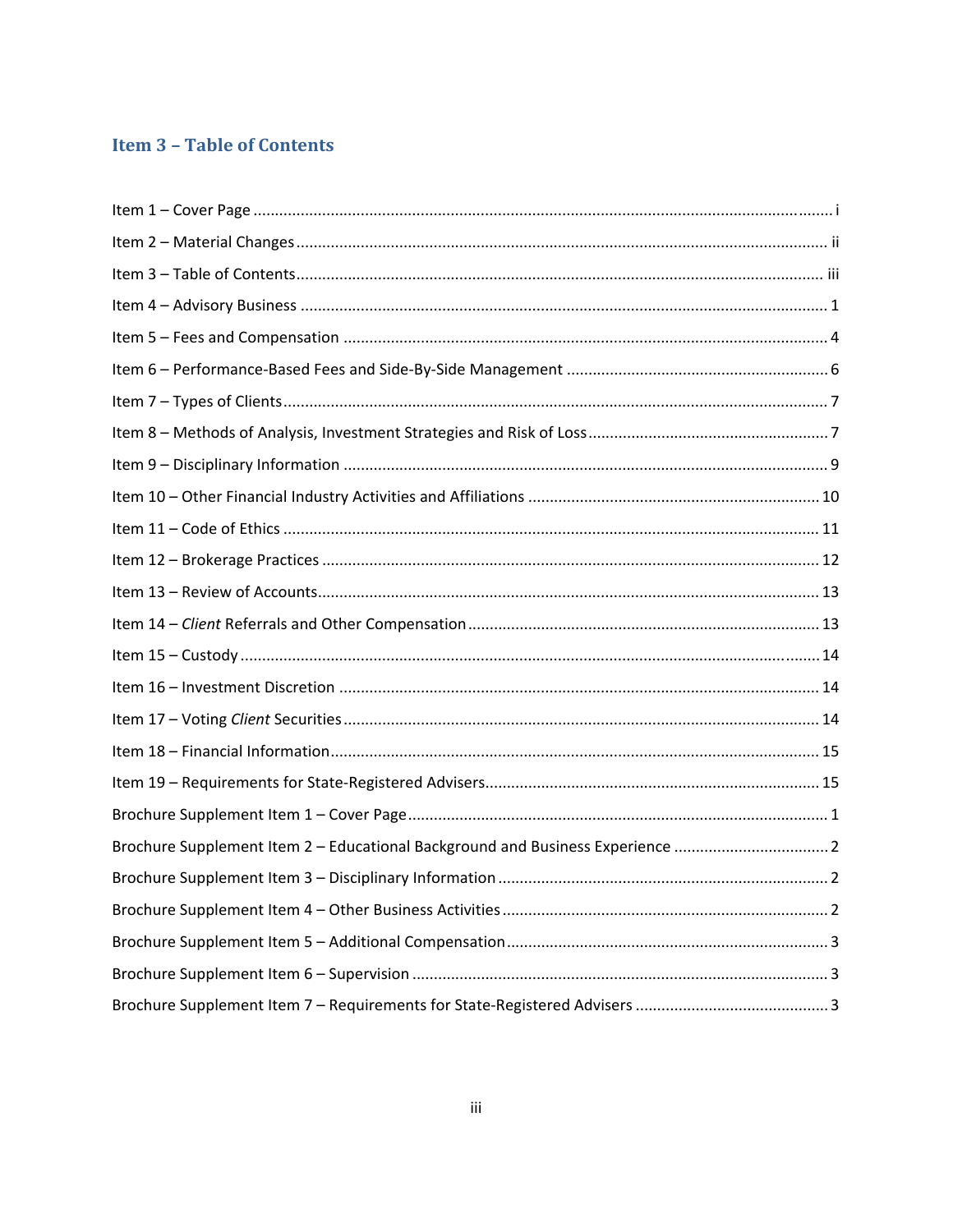#### **Item 4 – Advisory Business**

- A. Altruist is a Limited Liability Company organized in the state of Michigan and has been operating since 2001. It is owned by Eric E. Haas.
- B. You can buy three different fee-only services from Altruist: Comprehensive Financial Plan Service, Investing Plan Service, and a Portfolio Management Service.

## I. **ALTRUIST® Comprehensive Financial Plan Service**

Altruist's principle financial planning service is the ALTRUIST® Comprehensive Financial Plan. The ALTRUIST® Comprehensive Financial Plan is based upon a client's answers to a questionnaire. Altruist analyzes their current situation and assesses how well they are positioned to achieve their stated goals. Next Altruist makes recommendations for changes to their financial situation (esp. their investments) which we believe will allow them a better chance at meeting their goals, considering their current situation, their stated goals, their investment time horizon, and their individual level of risk tolerance. The plan's investment recommendations assume that the client intends to transition to the ALTRUIST® Portfolio Management Service. *Prospective clients who do not intend to transition to the ALTRUIST® Portfolio Management Service should not buy this service.*

Altruist then submits the plan to the individual and educates them on relevant issues associated with the plan and answers any questions they might have.

Altruist intends to provide the following investment advisory services to ALTRUIST® Comprehensive Financial Plan Service clients: (i) educating clients about the principles of sound investing; (ii) assisting clients in choosing target strategic asset allocation guidelines; and (iii) providing advice regarding mutual fund investing and the types of mutual funds clients may wish to consider, including recommendations on specific funds (this may include both open-end mutual funds and Exchange-Traded Funds (ETFs)).

While investment advice described above will be a component of Altruist services, Altruist will provide a broad range of financial planning advice,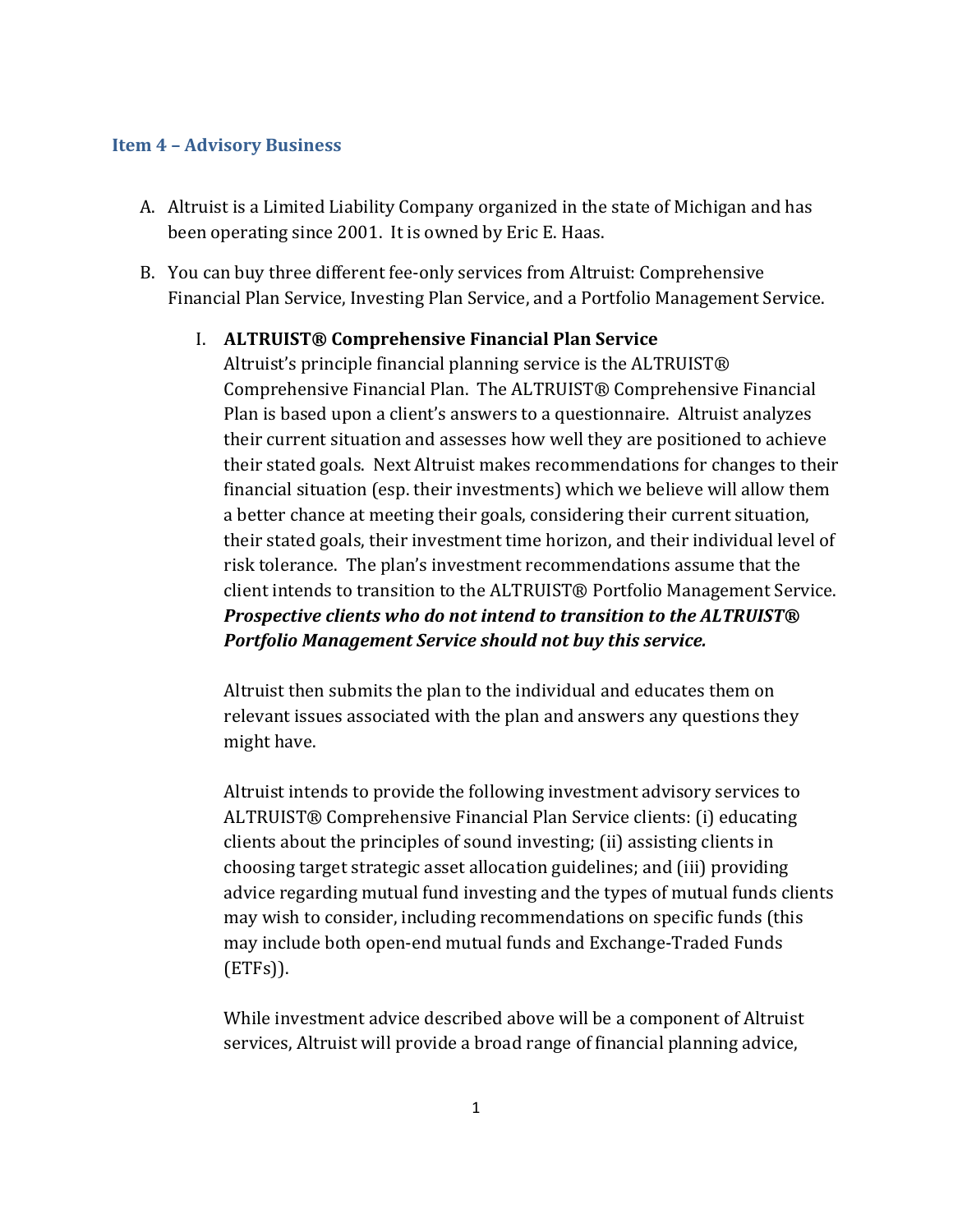including, among other things, estate planning, insurance, taxes, and retirement matters.

#### II. **ALTRUIST® Investing Plan Service**

The ALTRUIST® Investing Plan service is intended for investors who have no need for comprehensive financial planning services, but instead desire to solely concentrate on planning their investing strategy and its implementation. Unlike the Comprehensive Financial Plan Service, the Investing Plan Service is focused, rather than holistic. It concentrates on developing a custom asset allocation, including tax-sensitive asset location and specific investment recommendations. Unlike the Comprehensive Financial Planning Service, the Investing Plan Service does NOT include a 12 month consultation enrollment. The plan's investment recommendations assume that the client intends to transition to the ALTRUIST® Portfolio Management Service. *Prospective clients who do not intend to transition to the ALTRUIST® Portfolio Management Service should not buy this service.*

Altruist intends to provide the following investment advisory services to ALTRUIST® Investing Plan clients: (i) educating clients about the principles of sound investing; (ii) assisting clients in choosing target strategic asset allocation guidelines; and (iii) providing advice regarding mutual fund investing and the types of mutual funds clients may wish to consider, including recommendations on specific funds (this may include both openend mutual funds and Exchange-Traded Funds (ETFs)).

#### III. **ALTRUIST® Portfolio Management Service**

The ALTRUIST® Portfolio Management Service provides ongoing management of a client's portfolio. This management is based on the methods and principles described broadly in section 8(A).

In general, all ALTRUIST® Portfolio Management Service clients must first have been enrolled in one of Altruist's Financial Planning Services. Upon transitioning from the ALTRUIST® Comprehensive Financial Planning service to the ALTRUIST® Portfolio Management Service, Altruist will typically credit client accounts for \$1,000 in order to avoid double billing for similar services. This \$1,000 credit does not apply to (and is unavailable to) purchasers of the ALTRUIST® Investing Plan service, because there is no such overlap to justify it.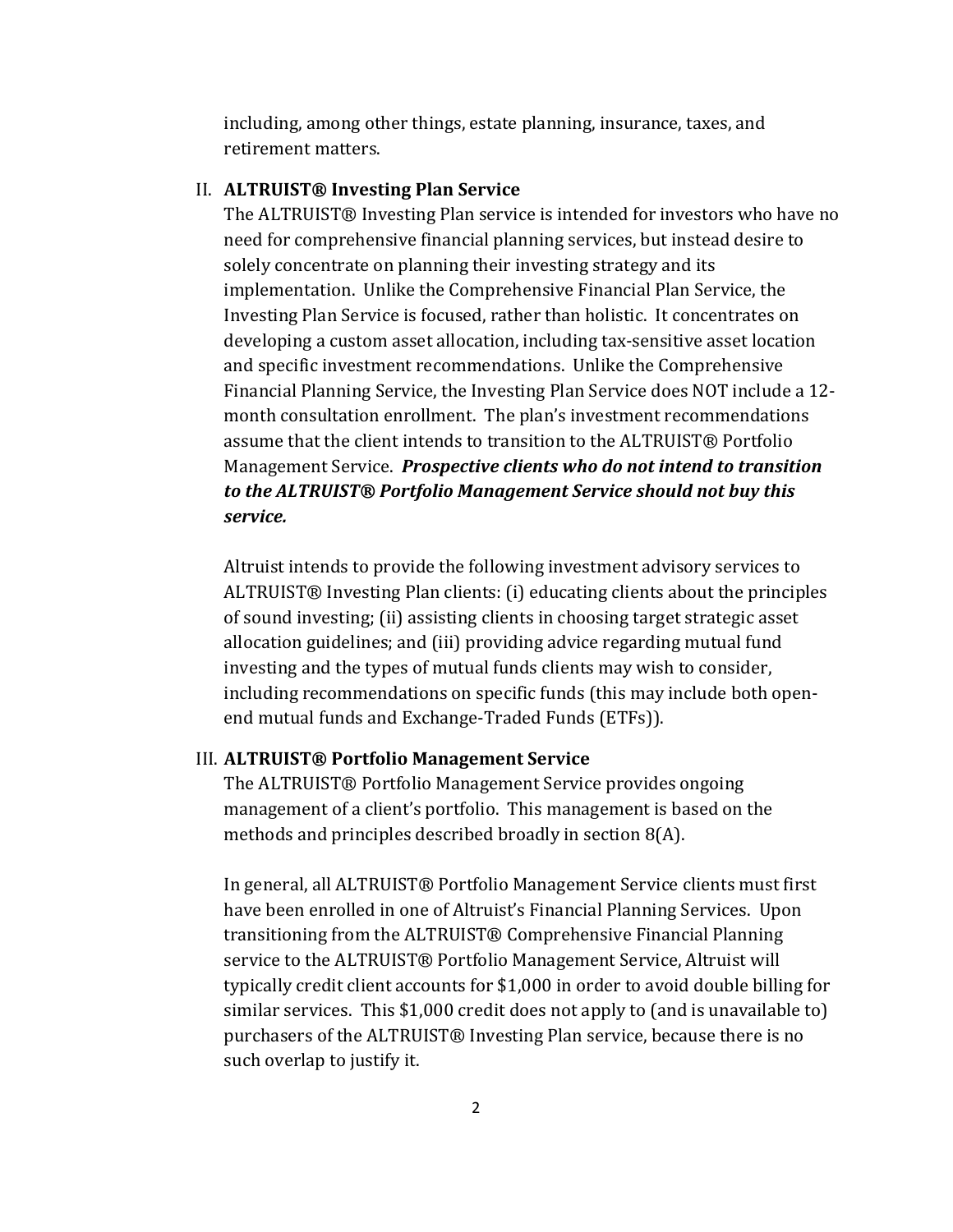After delivery and acceptance of the initial financial plan, Altruist drafts a written Investment Policy Statement that the client approves and signs. Each Investment Policy Statement describes a target portfolio asset allocation in which assets are allocated between equity and fixed income investments and among several asset classes. The document also describes the principles and restrictions which will govern our ongoing management.

Once a client has agreed to an Investment Policy Statement, Altruist prepares specific recommendations regarding how to implement the policy. The recommendations will include specific mutual funds and amounts of each recommended transaction. All recommendations will be accompanied by rationale supporting them.

Upon receiving recommendations, a client can either accept, reject, or modify them. Unless discretionary authority is explicitly authorized in writing, Altruist will never exercise discretionary authority to trade a client's account.

For each asset class, recommended investments will generally be in one or a few no-load mutual funds that Altruist considers representative, in terms of risk/return characteristics and diversification, of the entire asset class. To accomplish this, Altruist will generally utilize passively managed (e.g., "index") mutual funds.

Altruist will review each account at least quarterly and, if appropriate, will recommend rebalancing each account periodically to maintain the client's selected strategic asset allocation exposure. Decisions whether to recommend rebalancing a portfolio account may be affected by the transaction costs that may be involved (including taxes). If a client's risk tolerance, return objectives, or other factors affecting the management of his or her account change, Altruist prepares a revised Investment Policy Statement, which the client generally must approve before changes in the client's target asset allocation are implemented. It is the client's responsibility to communicate to Altruist such changes in their situation.

Generally, Altruist will not accept accounts of less than \$3,000,000, but exceptions may be made on a case-by-case basis.

Altruist provides ongoing Investment Management services to its clients primarily, but not exclusively, on a non-discretionary basis.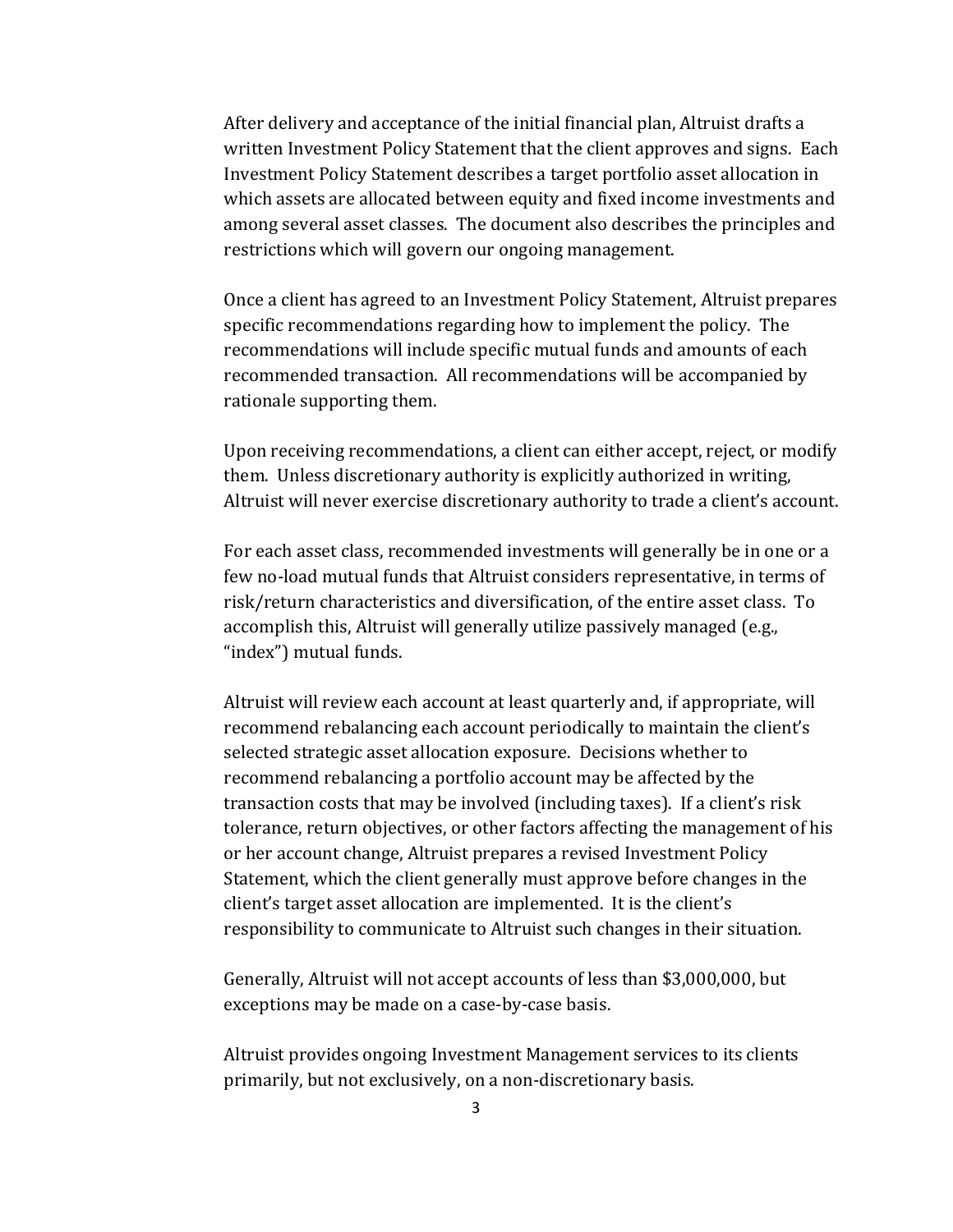C. Altruist tailors its advisory services to the individual needs of clients. This is done during the planning stage, when we analyze a client's unique preferences and needs to synthesize an approach that best meets those needs while conforming with the principles of prudent investing.

Clients may impose restrictions on investing in certain securities or types of securities.

- D. Altruist does NOT participate in wrap fee programs. A "wrap fee program" is an arrangement under which all advice and transactions would be provided for a single fee that is not based on the transactions in a client's account. If we offered it, we believe that this sort of arrangement would amount to a conflict of interest that would not serve our clients well.
- E. Client assets under Management. As of 12/31/2021, Altruist had the following assets under management:

| Discretionary:     | \$82,361,809  |
|--------------------|---------------|
| Non-Discretionary: | \$192,847,879 |
| Total:             | \$275,209,688 |

## **Item 5 – Fees and Compensation**

- A. Altruist is compensated on a fee-only basis for its services as follows:
	- I. **ALTRUIST® Comprehensive Financial Plan Service** The fee for this service is \$2,950 for a 12-month period. Enrollment for the plan begins upon completion of the service agreement form and payment of the initial fee. Fees are payable upon enrollment.

A client is required to pay the entirety of fees upon enrollment (by check).

Fees are negotiable.

Altruist may make substantial discounts to certain individuals. Altruist may waive any or all of its fees for certain of its clients.

II. **ALTRUIST® Investing Plan Service** The fee for this service is \$1,350 and is payable upon enrollment.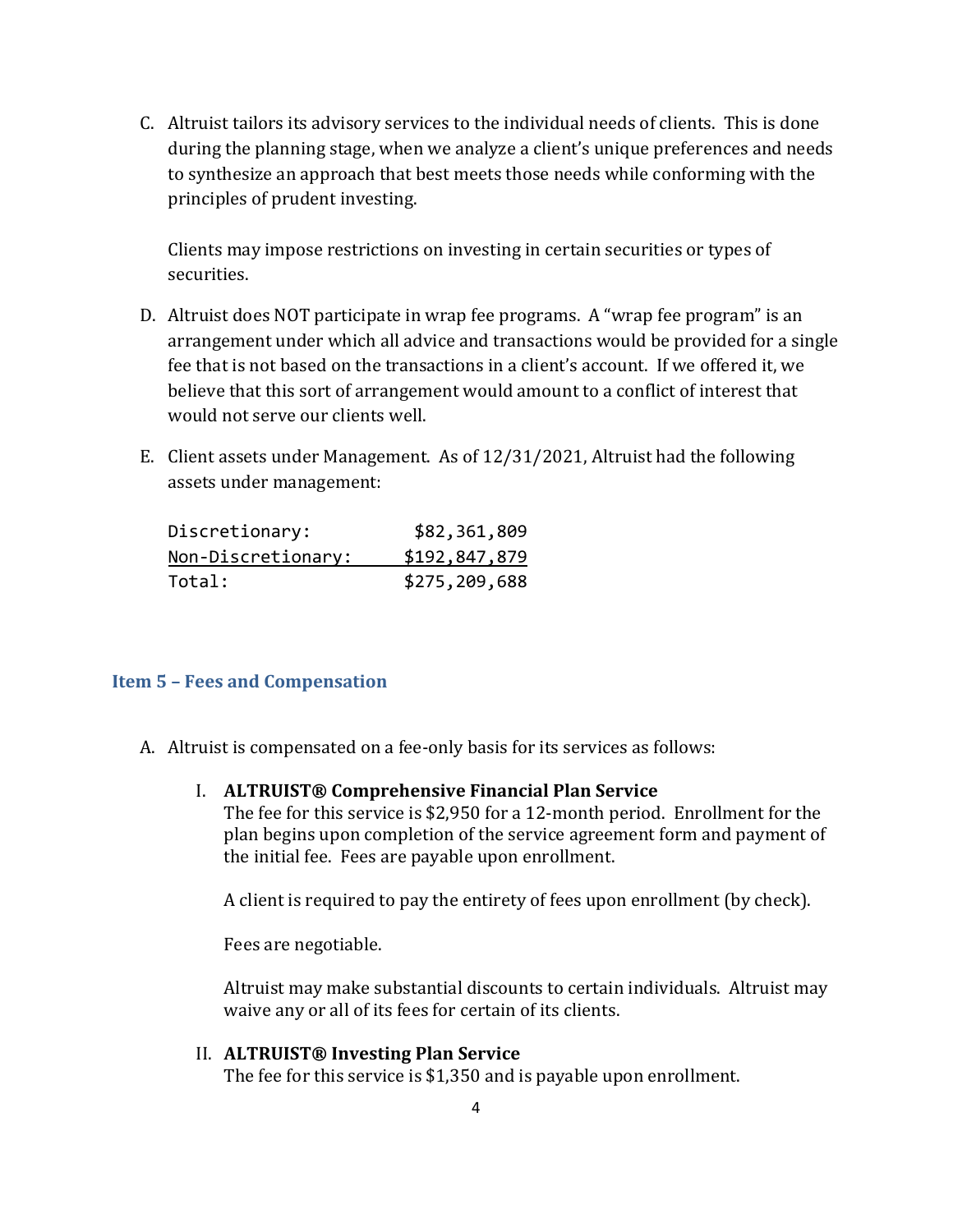A client is required to pay the entirety of fees upon enrollment (by check).

Fees are negotiable.

Altruist may make substantial discounts to certain individuals. Altruist may waive any or all of its fees for certain of its clients.

### III. **ALTRUIST® Portfolio Management Service**

ALTRUIST® Portfolio Management Service fees are charged based on a percentage of the value of assets being managed.

In general, all ALTRUIST® Portfolio Management Service clients must first have been enrolled in one of Altruist's Financial Planning Services. Upon transitioning from the ALTRUIST® Comprehensive Financial Planning service to the ALTRUIST® Portfolio Management Service, Altruist will typically credit client accounts for \$1,000 in order to avoid double billing for similar services.

For the ALTRUIST® Portfolio Management Service, clients pay an annual fee based on percentage of assets under Management as per the fee schedule below. This fee is paid at the end of each quarter, based on the value of the portfolio at the end of the quarter. Fees for the initial and final billing periods will be prorated for the number of days management services were provided during the quarter in question.

### **Fee Schedule for ALTRUIST® Portfolio Management Service**

| First \$10,000,000 | $0.235\%$ per year (0.05875% per quarter)    |
|--------------------|----------------------------------------------|
| Next \$10,000,000  | $0.11\%$ per year (0.0275% per quarter)      |
| Next \$30,000,000  | $0.055\%$ per year $(0.01375\%$ per quarter) |
| Next \$50,000,000  | $0.03\%$ per year $(0.0075\%$ per quarter)   |
| Subsequent amounts | $0.02\%$ per year (0.005% per quarter)       |

Fees are negotiable, based upon portfolio size and other business considerations. The minimum annual fee is \$30,000 (i.e., \$7,500 per quarter). Generally, Altruist will not accept accounts of less than \$3,000,000, but exceptions may be made on a case-by-case basis.

- B. For the ALTRUIST® Portfolio Management Service, fees are withdrawn directly from a client's account. This is done quarterly.
- C. Other fees. ALTRUIST® Portfolio Management Service clients may also be subject to brokerage commissions, transaction fees, and other related costs and expenses which shall be incurred by the client. Clients may incur certain charges imposed by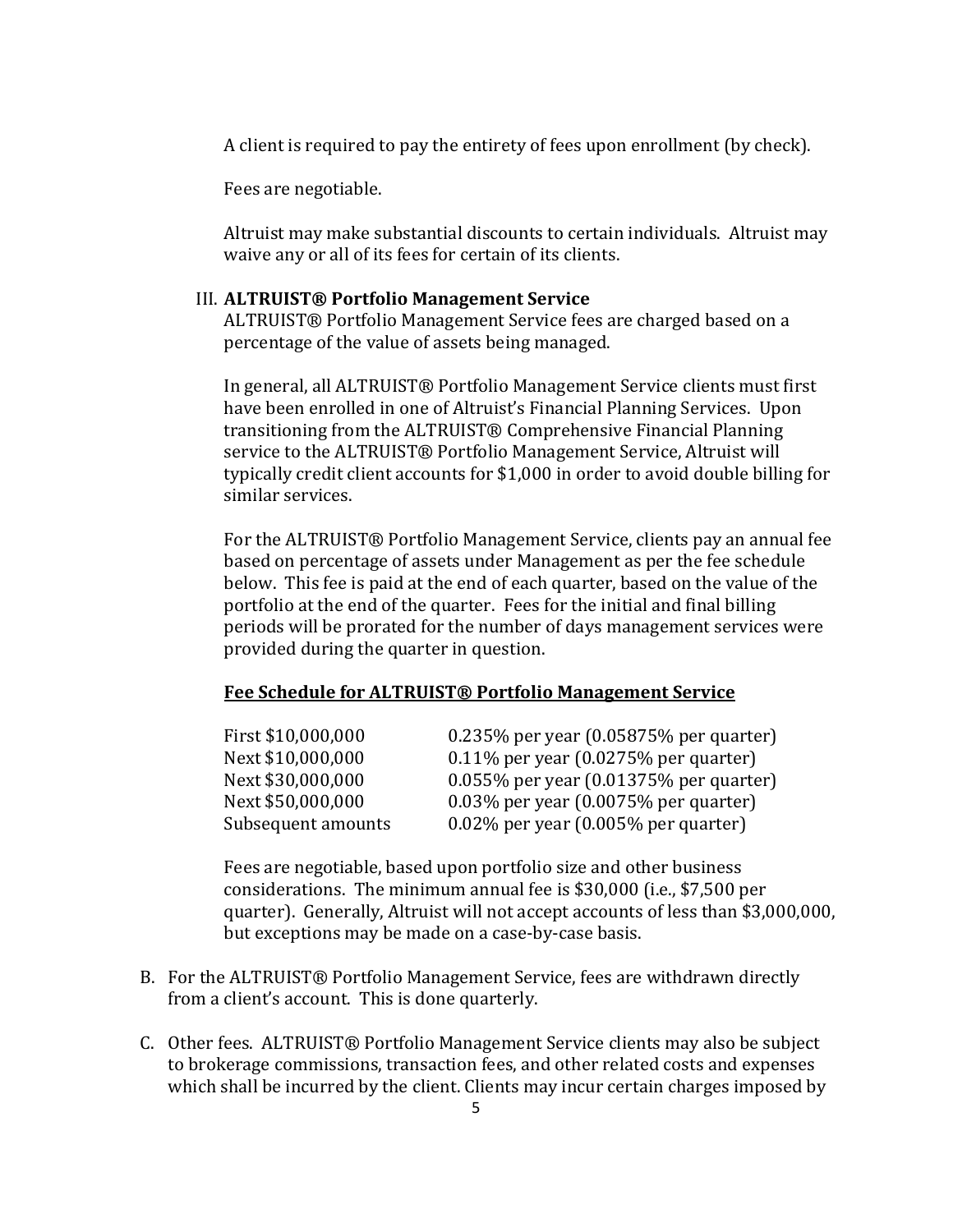custodians, brokers, third party investment and other third parties such as fees charged by managers, custodial fees, deferred sales charges, transfer taxes, wire transfer and electronic fund transfer fees, and other fees and taxes on brokerage accounts and securities transactions. Mutual funds and exchange traded funds also charge internal management and administrative fees, which are disclosed in a fund's prospectus.

Such charges, fees and commissions are exclusive of, and in addition to, Altruist's fee, and Altruist shall not receive any portion of these commissions, fees, and costs (i.e., those that may exist in addition to Altruist's fees).

D. ALTRUIST® Comprehensive Financial Plan Service and ALTRUIST® Investing Plan Service clients pay for planning services upon enrollment.

Clients of those services may terminate their enrollment at any time and will receive a complete refund if not satisfied. This refund is only available to clients within twelve months of enrollment.

ALTRUIST® Portfolio Management Service (i.e., investment advisory) clients pay in arrears (i.e., at the end of each quarter). Clients of that service may also terminate their service at any time. If ALTRUIST® Portfolio Management Service clients are not satisfied with their service, and they request a refund, they will receive a complete refund of Altruist fees paid within the previous six months.

E. No Altruist employees or officers accept compensation of any kind for sale of securities or any other investment products (i.e., no commissions). Altruist considers that sort of compensation to carry an unacceptable conflict of interest.

Item 12 further describes the factors that Altruist considers in selecting or recommending broker-dealers for *client* transactions and determining the reasonableness of their compensation (*e.g.*, commissions).

## **Item 6 – Performance‐Based Fees and Side‐By‐Side Management**

Altruist does not charge any performance-based fees (fees based on a share of capital gains on or capital appreciation of the assets of a client).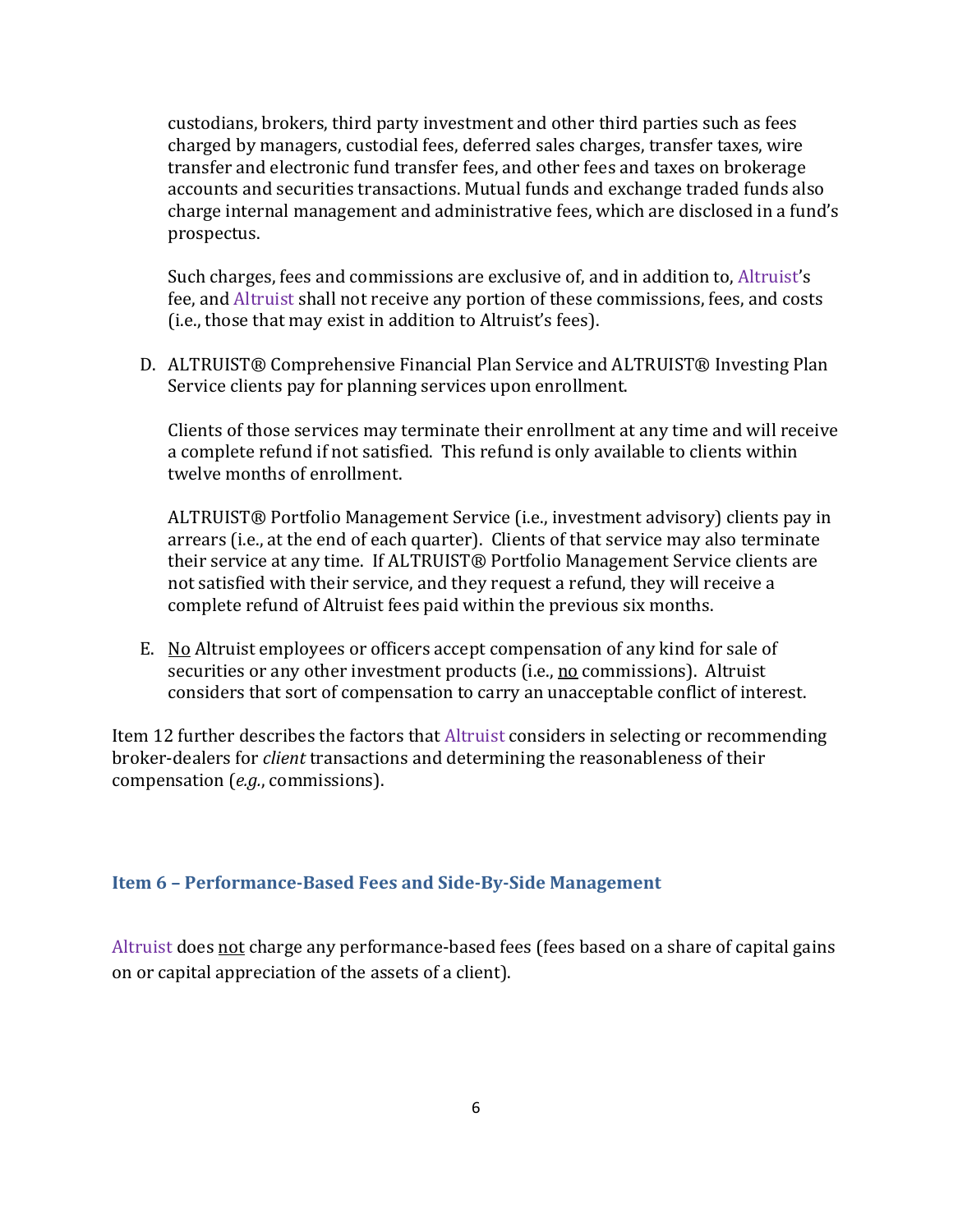## **Item 7 – Types of Clients**

Altruist provides portfolio management services to individuals, high net worth individuals, corporate pension and profit-sharing plans, private investment funds, trust programs, and other U.S. and international institutions.

Generally, Altruist will not accept accounts of less than \$3,000,000, but exceptions may be made on a case-by-case basis.

# **Item 8 – Methods of Analysis, Investment Strategies and Risk of Loss**

A. Investing in securities involves risk of loss that clients should be prepared to bear.

Altruist will invest your assets using a "strategic asset allocation" approach. This is based on the following principles:<sup>1</sup>

- Markets are efficient. Markets work and, for investment purposes, assets are fairly priced.
- Risk and return are related. Priced risk factors determine expected return.
- Diversification is key. Diversification is the antidote to uncertainty. Concentrated investments add risk with no additional expected return.
- Structure explains performance. Asset allocation principally determines the results in a broadly diversified portfolio

<sup>&</sup>lt;sup>1</sup> Taken from "Global Investment Solutions," Dimensional Fund Advisors brochure, November 30 2002.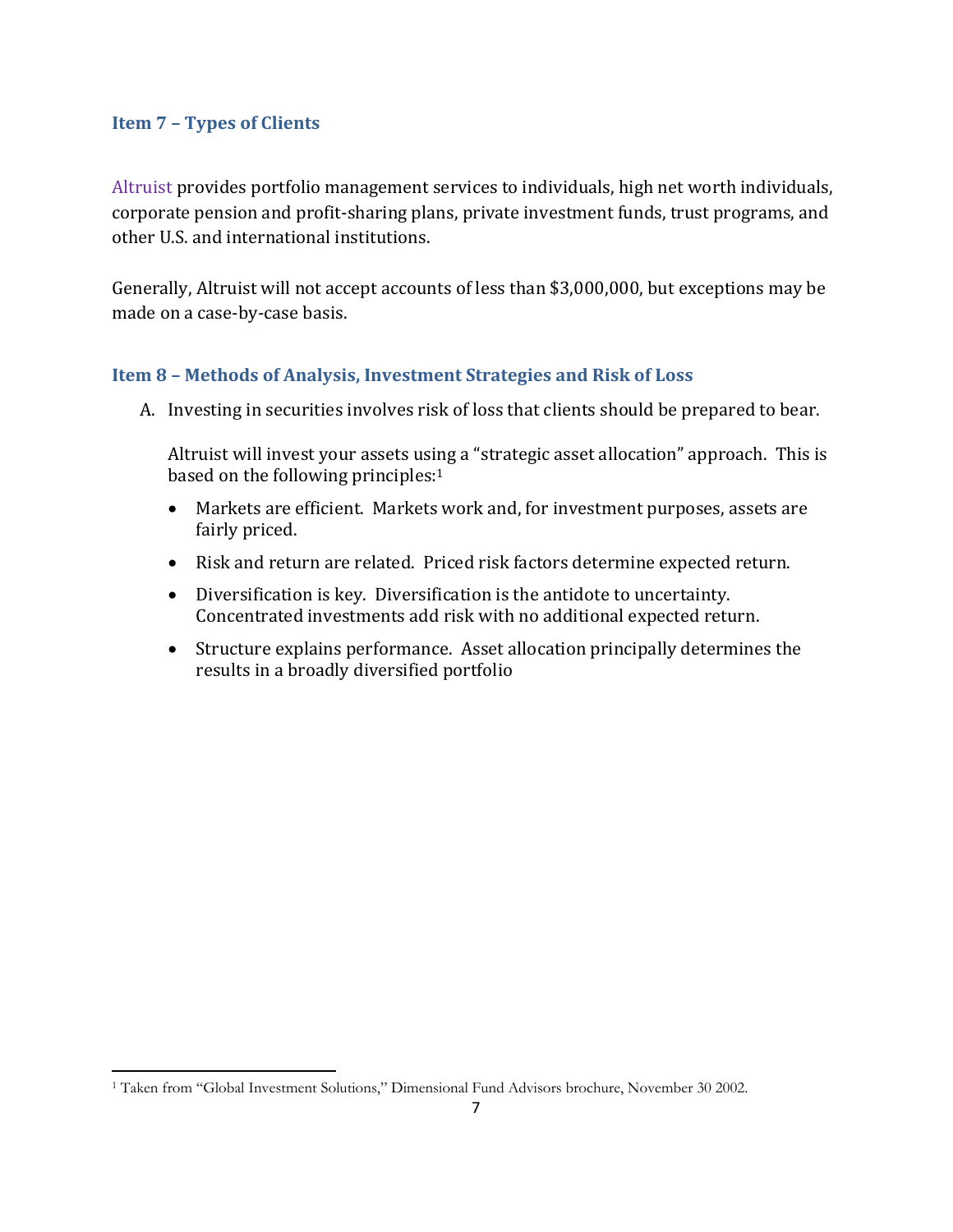Altruist will not engage in forecasting of any kind—we are not aware of any forecasting methodology which can be expected to be consistently accurate. Altruist will not engage in market timing (a.k.a., "tactical asset allocation") because it has been shown not to work. Altruist will not engage in "stock picking" because there is virtually no credible evidence that active management can consistently outperform a similar (but lower cost) passively managed portfolio. Our investing philosophy embraces the tenets of Modern Portfolio Theory, the Efficient Markets Hypothesis, and the Fama/French 5-factor Model.

We will employ a primarily passive investing strategy because its lower cost is likely to result in outperformance, on average and in the long run, over a more costly, but otherwise similar, active management strategy.

Our strategy will lead to long-term, risk-adjusted, after-tax returns which are commensurate with the level of risk you've chosen to expose yourself to.

Altruist's primary job is to prudently expose you to the asset class risk factors to the extent that you have chosen and to do this in a low-cost, prudently diversified, tax efficient, cost-effective fashion, given all the constraints, both explicit and implicit, that we are subject to. Thus, an appropriate manner of judging us is to assess:

- how closely we maintain your asset allocation to the target allocation (given external constraints),
- how successful we are at minimizing investing fees/expenses, (given available investing vehicles), and
- how successful we are at prudently minimizing your tax burden, given our understanding of the nature of the taxes you are subject to.2

<sup>2</sup> Note that because our services are almost exclusively non-discretionary, these factors refer to our advice—not necessarily the actual performance of your portfolio. This distinction is necessary because you may not follow our advice. We, however, are only responsible for our advice, not whether or not you choose to accept it. The value of our advice must be judged based on what was known when the advice was given, not in hindsite.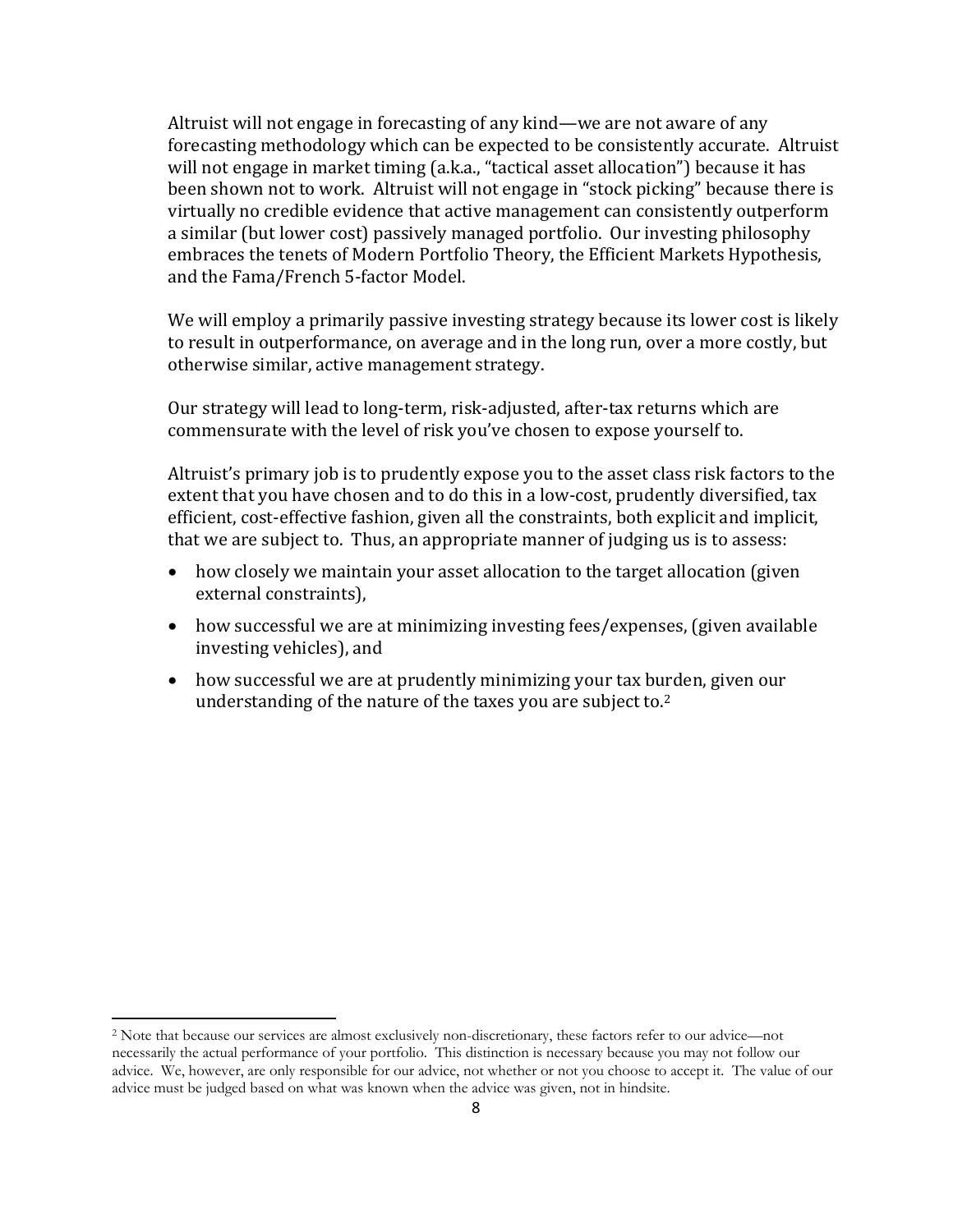- B. The primary risk Altruist clients are subject to is market risk. In other words, their portfolios will perform as well as the markets cause their portfolios to perform – sometimes this will be quite good and sometimes quite poorly, but always consistent with the level of risk which the client chooses to expose themselves to.
- C. Altruist clients are primarily invested in open-end Mutual Funds and Exchange-Traded Funds. Again, these investments primarily expose the client to market risk.

# **Item 9 – Disciplinary Information**

Registered investment advisers are required to disclose all material facts regarding any legal or disciplinary events that would be material to your evaluation of Altruist or the integrity of Altruist's management. Altruist has no information applicable to this item (i.e., there are no relevant legal or disciplinary events to disclose).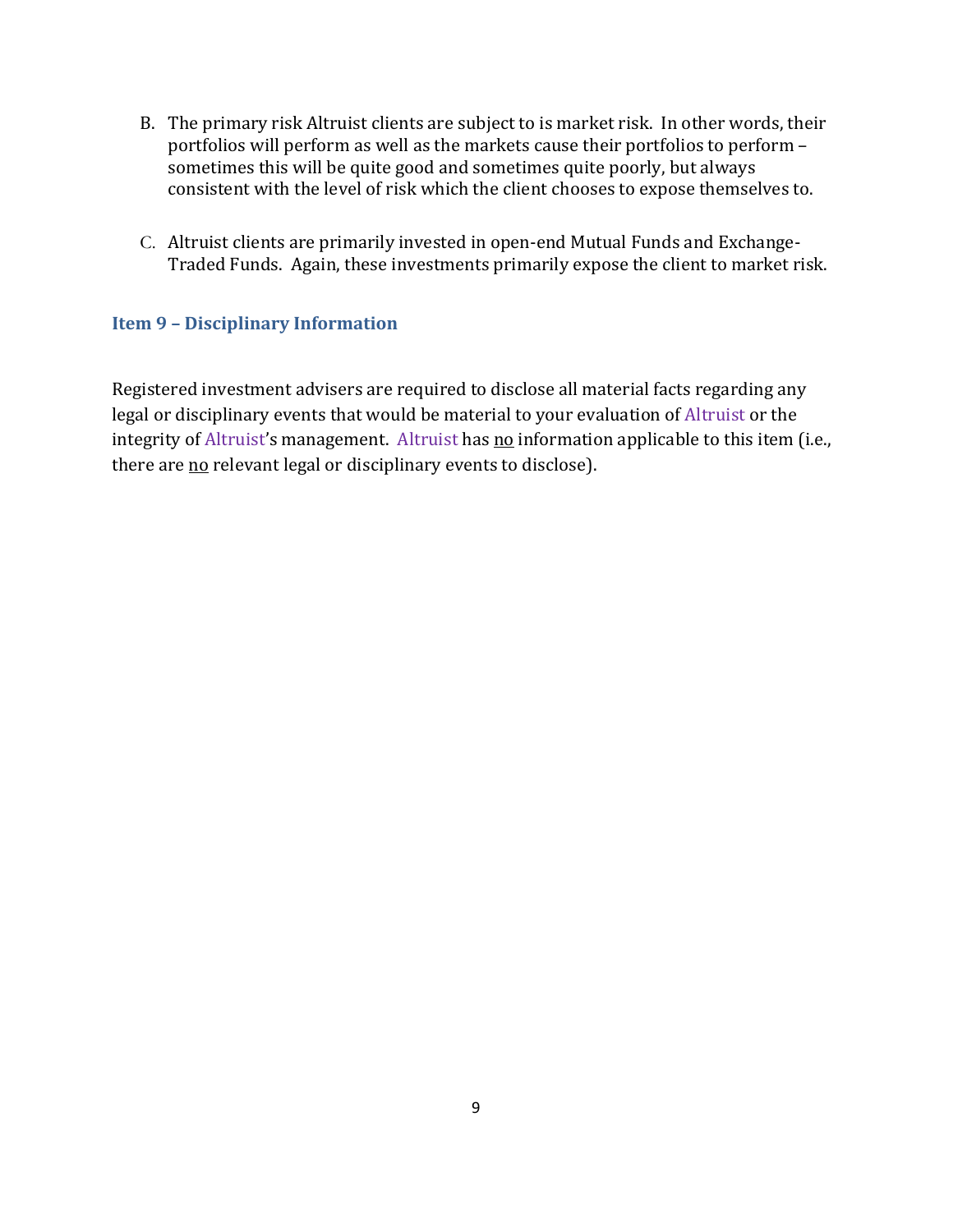# **Item 10 – Other Financial Industry Activities and Affiliations**

- A. Altruist (and its management persons) is not registered, nor has an application pending to register, as a broker-dealer or a registered representative of a broker dealer.
- B. Altruist (and its management persons) is not registered, nor has an application to register, as a futures commission merchant, commodity pool operator, a commodity trading advisor, or an associated person of the foregoing entities.
- C. Altruist is one of several fee-only investment advisers who is authorized by Dimensional Fund Advisors ("DFA", a mutual fund company) and Bridgeway Funds to allow its clients to invest in DFA funds and certain Bridgeway funds which are generally not available to the retail public except through approved fee-only advisers. Altruist receives no compensation of any kind from DFA or Bridgeway and has no written agreement with DFA or Bridgeway whatsoever. Altruist does not consider this arrangement to constitute a conflict of interest. In fact, it allows Altruist to make available to its clients an enhanced selection of high-quality investing vehicles.

Altruist has no other business relationship or arrangement that is material to its advisor business or to its clients (or any of its management persons) with any related entity listed below:

- Broker-dealer, municipal securities dealer, or government securities dealer or broker.
- Investment company or other pooled investment vehicle (including a mutual fund, closed-end investment company, unit investment trust, private investment company or "hedge fund", and offshore fund.
- Other investment adviser or financial planner.
- Futures commission merchant, commodity pool operator, or commodity trading advisor.
- Banking or thrift institution.
- Accountant or accounting firm.
- Lawyer or law firm.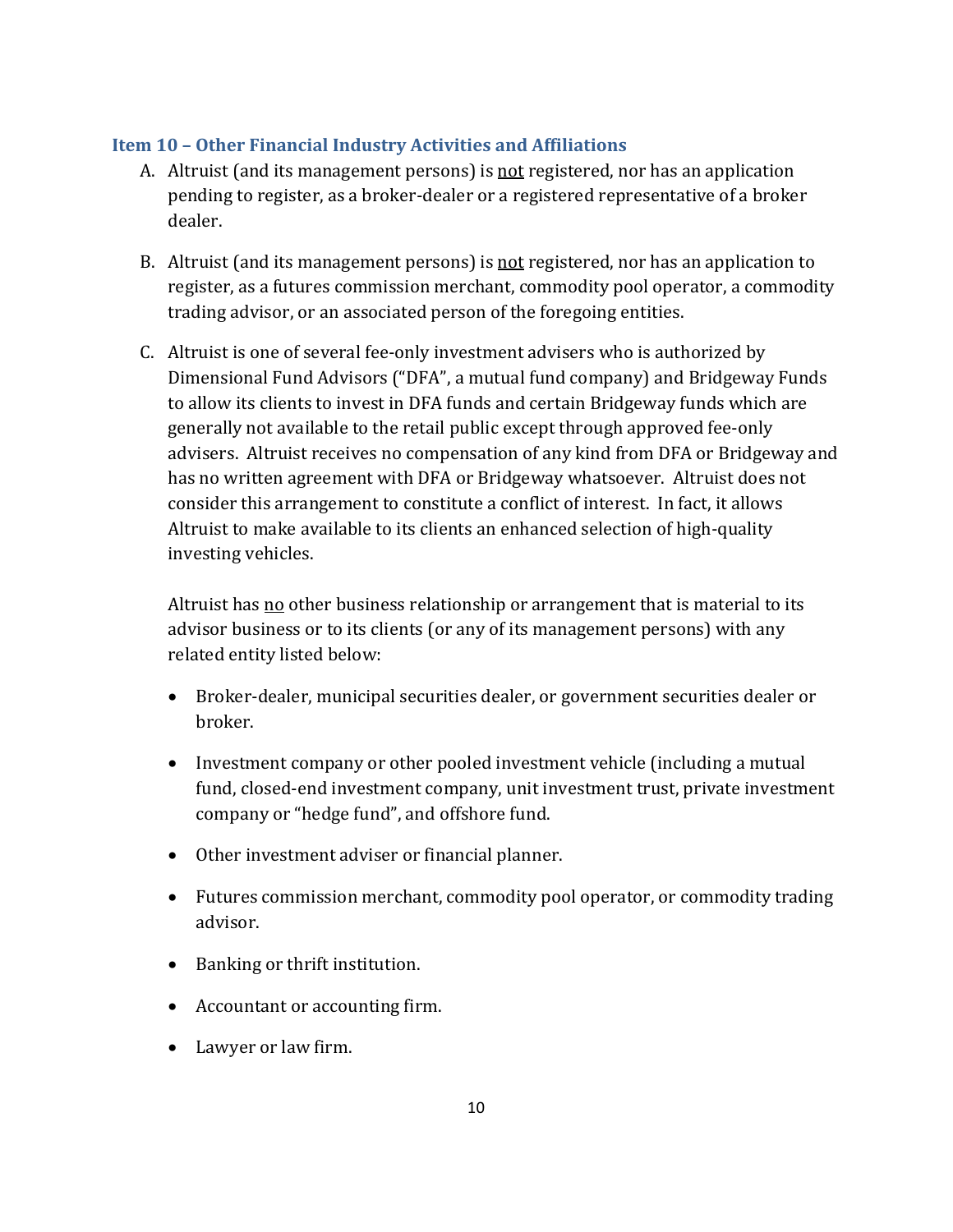- Insurance company or agency.
- Pension consultant.
- Real estate broker or dealer.
- Sponsor or syndicator of limited partnerships.
- D. Altruist does not generally recommend or select other investment advisers for its clients and does not receive compensation directly or indirectly from any such advisers that creates a material conflict of interest. Altruist does not have any other business relationships with other advisers that create a material conflict of interest.

# **Item 11 – Code of Ethics**

A. Altruist has a Code of Ethics and Personal Trading Policy. Clients or prospective clients may request a copy of that policy by submitting such a request in writing.

Actually, Altruist has two "Codes of Ethics"—one intended for the public and one intended to meet the requirements of Rule 204A-1 under the Investment Advisers Act of 1940.

The Code of Ethics intended for public consumption is posted on our website. It acknowledges a fiduciary responsibility towards our clients founded on the virtues of integrity, honesty, objectivity, and competence.

The Code of Ethics intended to meet the requirements of Rule 240A-1 under the Investment Advisers Act of 1940 is included in our internal Compliance Manual and is available upon request. In short, it requires Altruist employees to:

- Behave as a fiduciary towards clients
- Avoid conflicts of interest
- Protect client personal information
- B. Altruist does not recommend to clients—or buy or sell for client accounts securities in which it or a related person has material financial interest.
- C. Altruist's investment recommendations are principally mutual funds and ETFs. Altruist members, officers, and employees may or may not also own—and make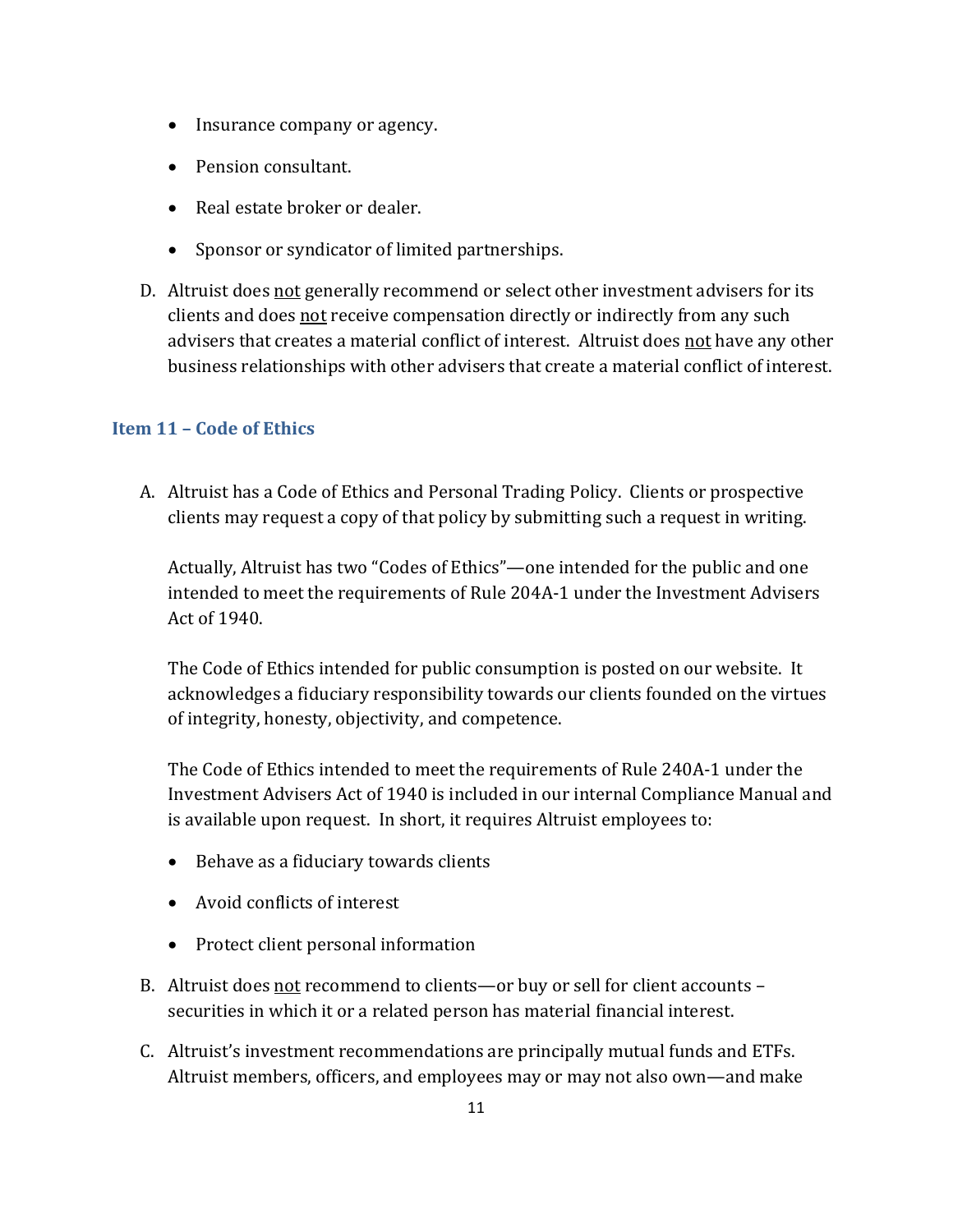further investments in—those same mutual funds and ETFs, but Altruist does not consider this to be a conflict of interest.

D. Altruist members, officers, and employees may or may not buy or sell the abovementioned mutual funds and ETFs at or about the same time that it recommends them to clients, but Altruist does not consider this to be a conflict of interest.

#### **Item 12 – Brokerage Practices**

A. Altruist does not select brokers for clients. However, for clients who require the services of a broker, Altruist may occasionally suggest one. Altruist considers convenience and low fees/commissions as the principal factors in selecting brokers for recommendation. Altruist is not affiliated in any way with any broker/dealers and does not receive commissions of any sort as a result of a client's investment or divestment decisions.

Altruist recommends to its ALTRUIST® Portfolio Management Service clients a financial institution both to hold their funds and securities as custodian and to effect transactions in securities held in their accounts. That institution may be a financial institution such as a bank or a trust company. Factors Altruist may consider in making such a recommendation include the selection of mutual funds that may be purchased through the custodian, quality of execution services, levels of transaction and other custodial charges, quality of reporting services to Altruist and its clients, and stability and financial soundness of the institution.

- I. Altruist does not receive research or other soft dollar benefits other than execution from any broker-dealer or third party in connection with client security transactions.
- II. Altruist does not receive client referrals from any broker-dealer or similar financial institution.
- III. Altruist does not recommend, request, or require that clients direct it to execute transactions through a specified broker-dealer.
- B. Altruist generally does not aggregate the purchase or sale of securities for various client accounts. There is a theoretical possibility that in some instances, such aggregation may result in lower brokerage costs. For example, if many smaller trades could be aggregated into a single dramatically larger trade, efficiencies of scale may result for the transaction. However, since our clients' portfolios are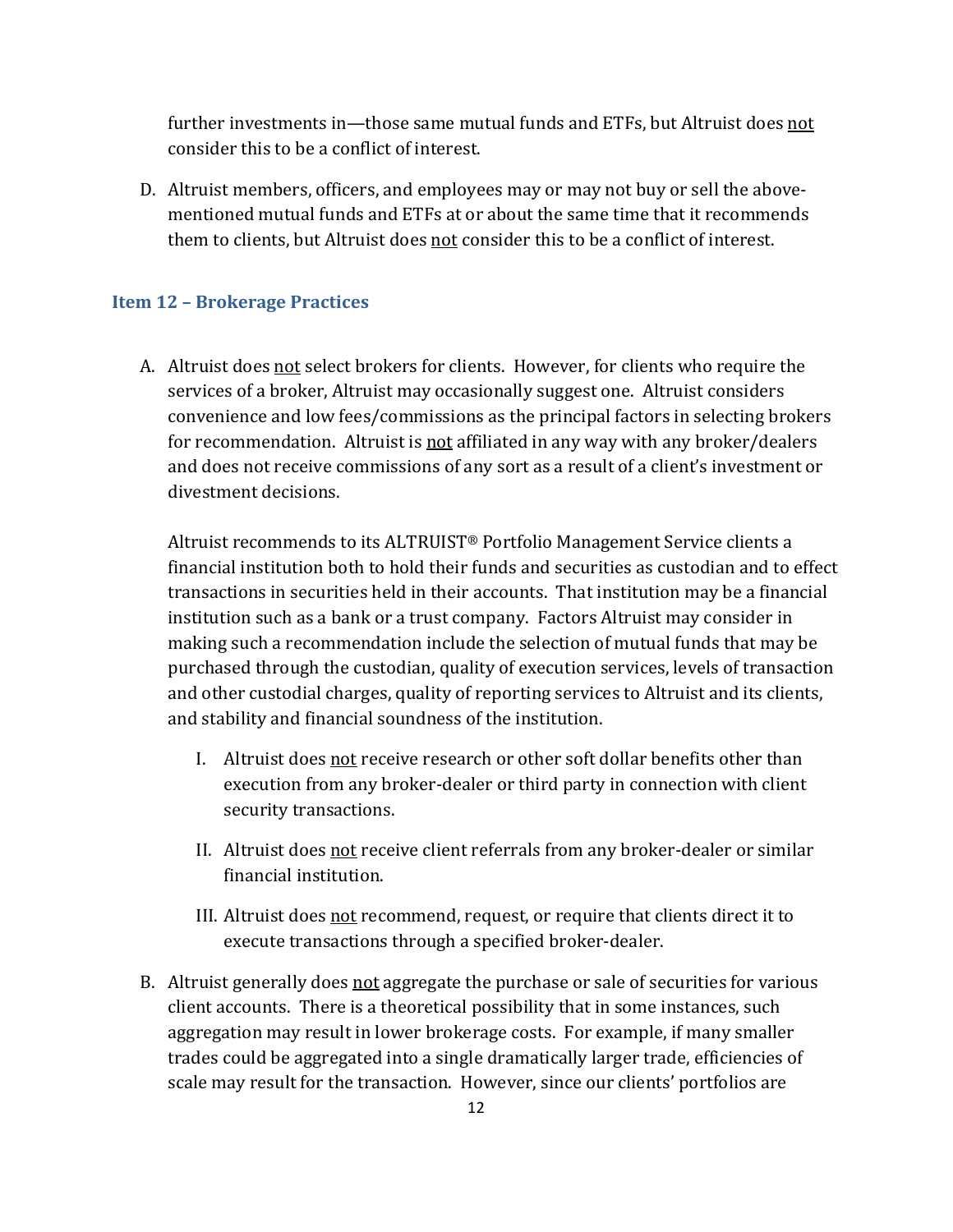generally managed in a completely custom fashion, and because we have a relatively small number of clients, material opportunities for exploiting those theoretical efficiencies are rare.

## **Item 13 – Review of Accounts**

- A. Although the exact review process depends upon the nature and terms of the specific engagement, the following description of the review process generally applies:
	- I. All financial plans are reviewed by an Altruist financial planner.
	- II. For the ALTRUIST® Portfolio Management Service, accounts are reviewed by an Altruist investment advisor at least quarterly.
- B. The triggering factors for other than periodic reviews are:
	- I. For a financial plan, (1) the delivery of the plan or report to the client; or (2) changes in a client's financial circumstances as communicated by the client.
	- II. For the ALTRUIST® Portfolio Management Service, accounts may be reviewed more frequently as a result of changes in client objectives or significant market movements. It is the responsibility of the client to notify Altruist of changes in their risk tolerance, return objectives, or other factors affecting the management of their account.
- C. For ALTRUIST® Portfolio Management Service clients, written Quarterly Reports are prepared for each client. These reports review asset allocation, as well as information on selected recommended investment vehicles. Clients also receive regular account statements from the custodian(s) holding the fund shares and executing the purchases and sales.

# **Item 14 –** *Client* **Referrals and Other Compensation**

A. Altruist receives no money or other economic benefits from anybody except clients—as a result of providing investment advice or other advisory services to its clients.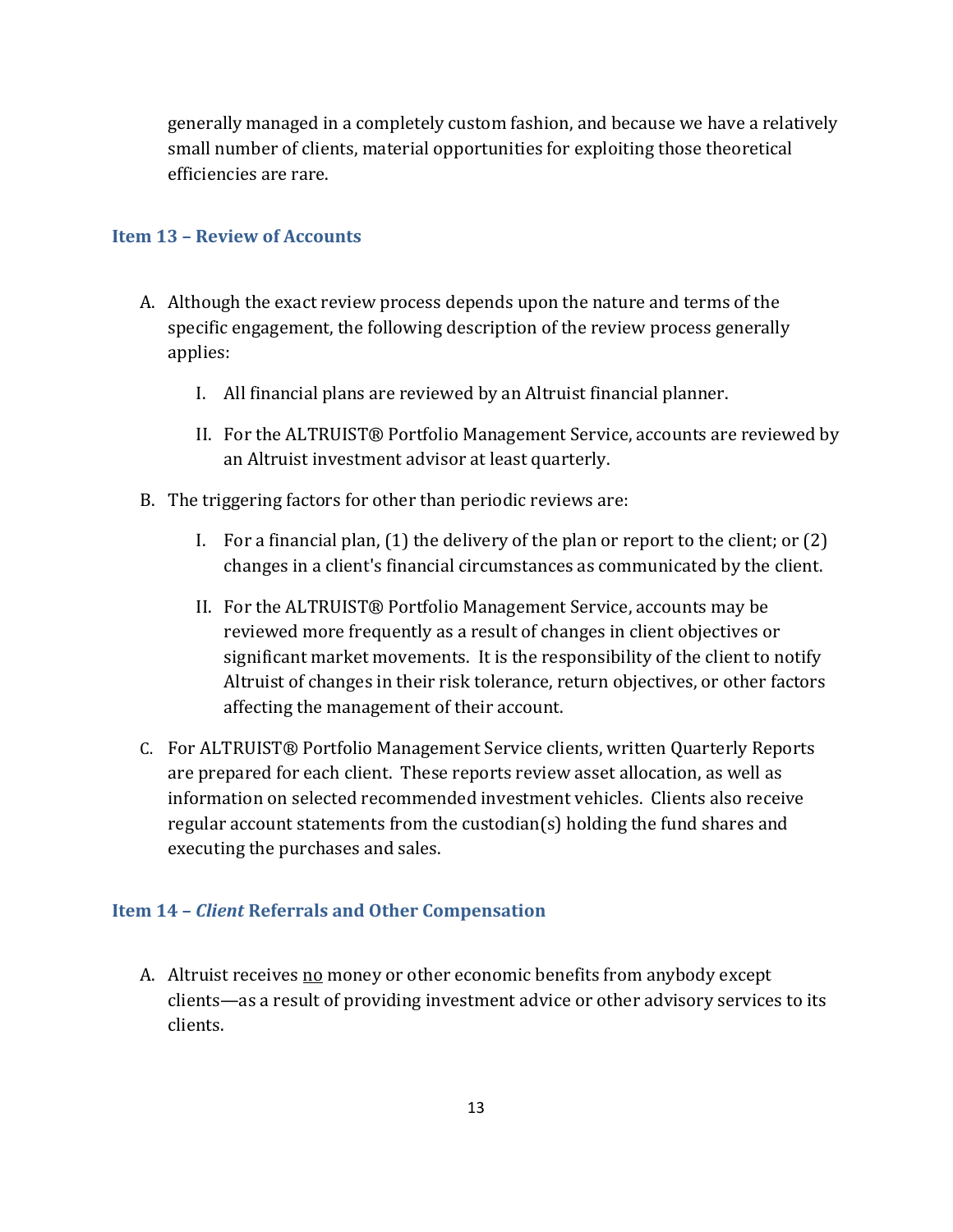B. Altruist (or a related person) does not directly or indirectly compensate any person for client referrals.

# **Item 15 – Custody**

Altruist will not maintain custody of clients' funds or securities (except to the strictly limited extent of perhaps being able to withdraw payment of our fees out of their accounts—and then only if the client had approved in advance for us to do so).

Clients should carefully review the account statements that they receive from custodians of their assets.

# **Item 16 – Investment Discretion**

Altruist will generally not have (or exercise) discretionary authority over clients' accounts. Discretionary authority means the authority to buy and sell securities in your account without getting your explicit permission first.

In limited cases, certain clients may, however, contract with Altruist to manage their accounts in a discretionary fashion.

For both non-discretionary and discretionary accounts, Altruist observes the investment policies, limitations and restrictions of the clients for which it advises.

Investment guidelines and restrictions must be provided to Altruist in writing. This is generally done in the Investment Policy Statement.

If discretionary authority is being granted, it is generally explicitly authorized in a written contract with Altruist.

## **Item 17 – Voting** *Client* **Securities**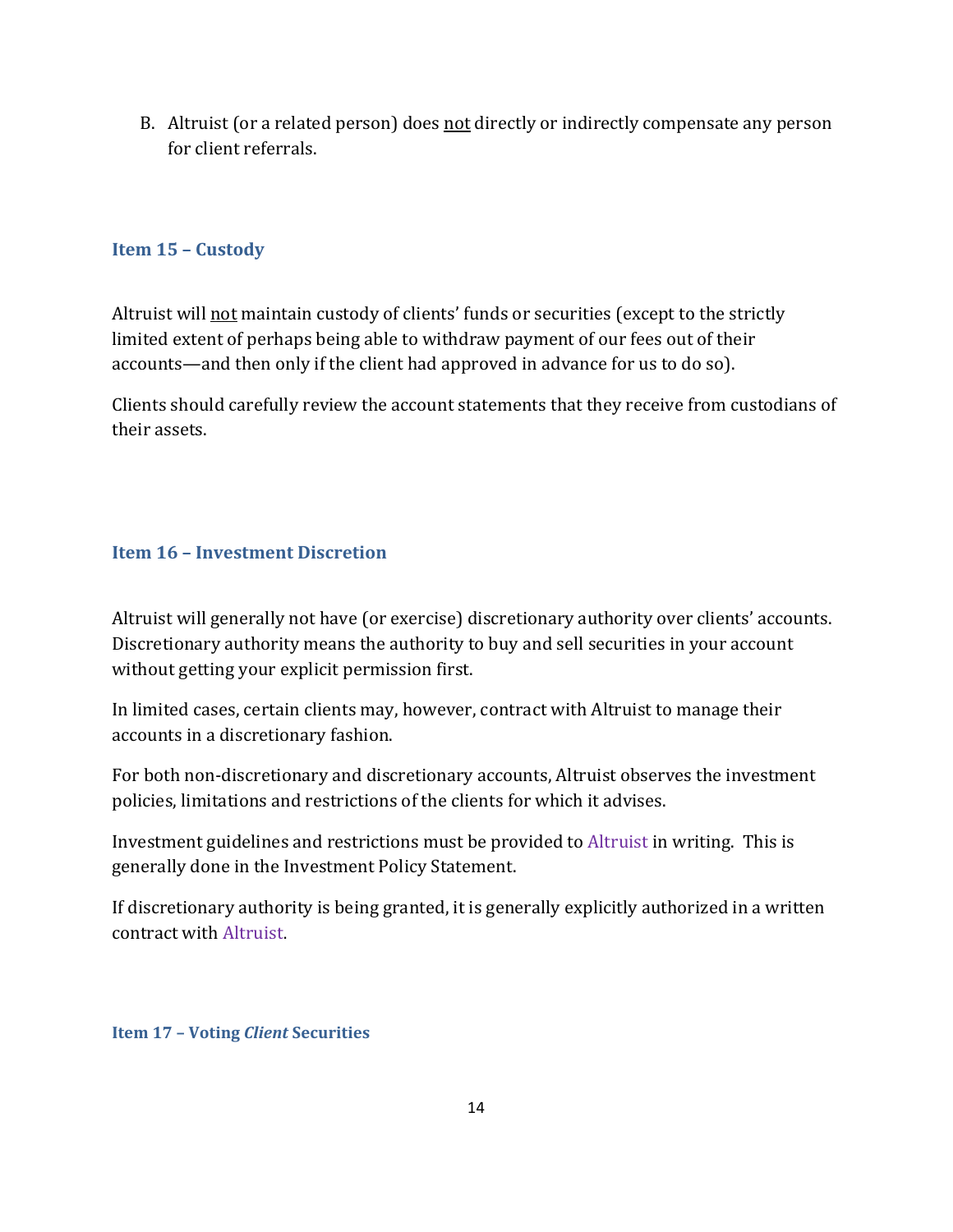A. If a client authorizes us to do so, Altruist will vote proxies in accordance with Altruist's Proxy Voting Policy. Clients may view Altruist's Proxy Voting Policy on its web site or may request that a copy be delivered electronically to them by E-Mail. Clients may request that Altruist provide a record of how their proxies were voted by requesting said record in writing.

Altruist strives to vote all proxies in the best economic interests of its clients. The decision of how to vote follows the same criteria Altruist uses in managing client accounts—to vote for proposals in such a manner that, in Altruist's opinion, will enhance shareholder value.

- B. If a client has delegated authority to vote their shares and they desire to direct us to vote their shares in a specific manner in a particular solicitation, they need to express that desire to us in writing in a timely fashion (i.e., before we actually vote the shares).
- C. There is a small possibility that we might occasionally become aware of a material conflict of interest which might reasonably bring into question our objectivity in voting a client's proxy. In such a case, we will endeavor to inform any affected clients of that potential conflict in advance and mutually agree on an acceptable manner of handling the potential conflict. We will not vote a proxy where we are aware of a material conflict of interest unless the client has approved our actions in advance, after being informed of the potential conflict.

## **Item 18 – Financial Information**

- A. Altruist does not require or solicit prepayment of more than \$1,200 in fees per client, six months or more in advance for its investment advisory services.
- B. Altruist has <u>no</u> financial commitment or condition that impairs its ability to meet contractual and fiduciary commitments to clients.
- C. Altruist has never been the subject of a bankruptcy proceeding.

## **Item 19 – Requirements for State‐Registered Advisers**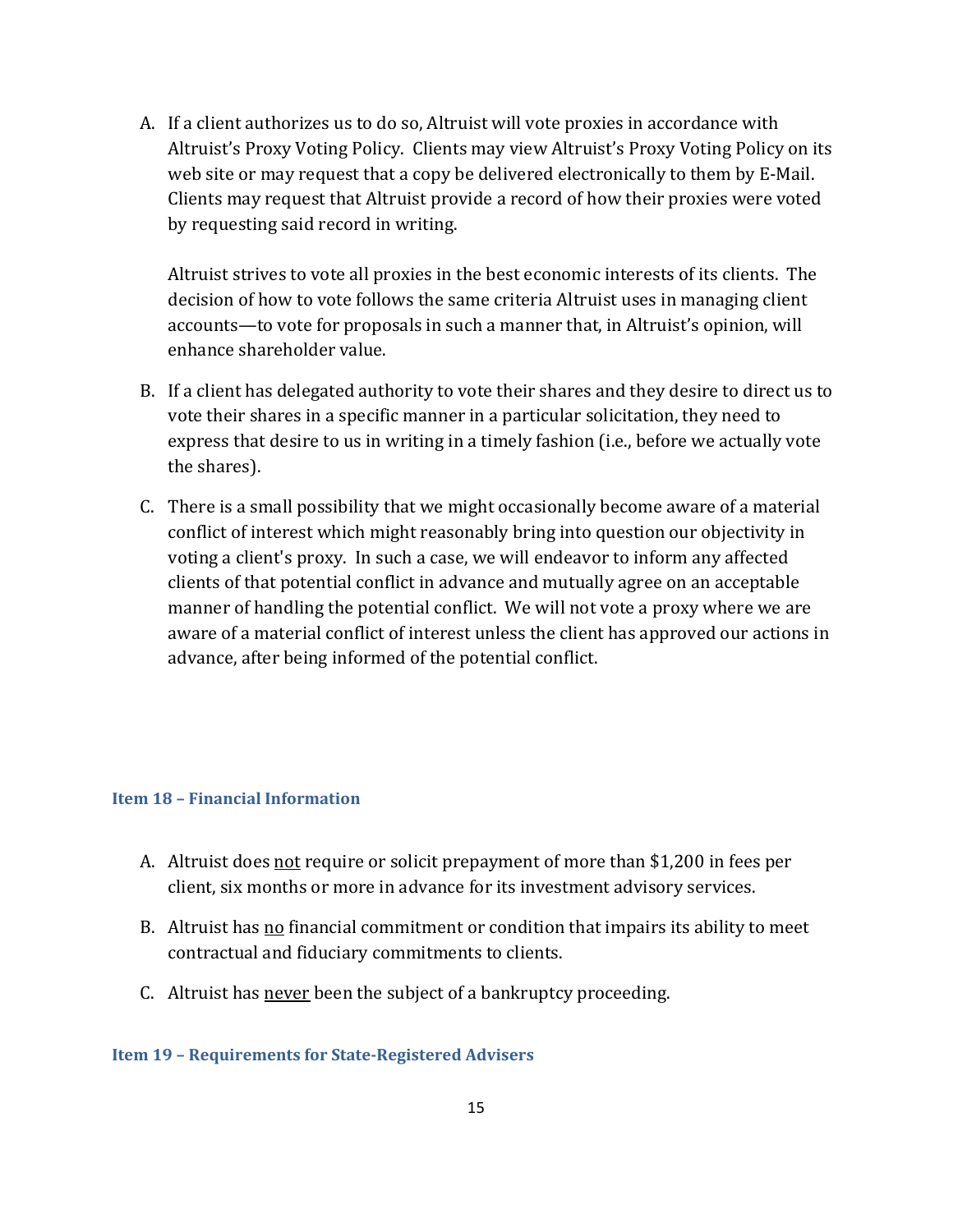A. Eric E. Haas is the Founding Member of Altruist. Eric serves as Chief Compliance Officer, Chief Investment Officer, Chief Executive Officer, etc.

Born: 1964

Education:

Duke University, MBA, '93 Duke University, MS(Electrical Engineering), '93 University of Michigan, BSE(Computer Engineering), '85 University of Michigan, BSE(Electrical Engineering), '85

Business Background:

Member, Altruist Financial Advisors LLC (1/2001-present); Management/Technology Consultant, PricewaterhouseCoopers LLP (2/1994- 10/1999), Nuclear Submarine Officer, United States Navy (5/1985-5/1990).

- B. Altruist is not engaged in any business other than providing Financial Planning and Investment Advisory services.
- C. Altruist (and its supervised persons) is not compensated for advisory services with performance-based fees.
- D. Altruist has never been involved in an arbitration claim or legal proceeding of any kind alleging misconduct of any kind.
- E. Altruist has no relationship or arrangement with issuers of securities not listed in item 10.C. of Part 2A.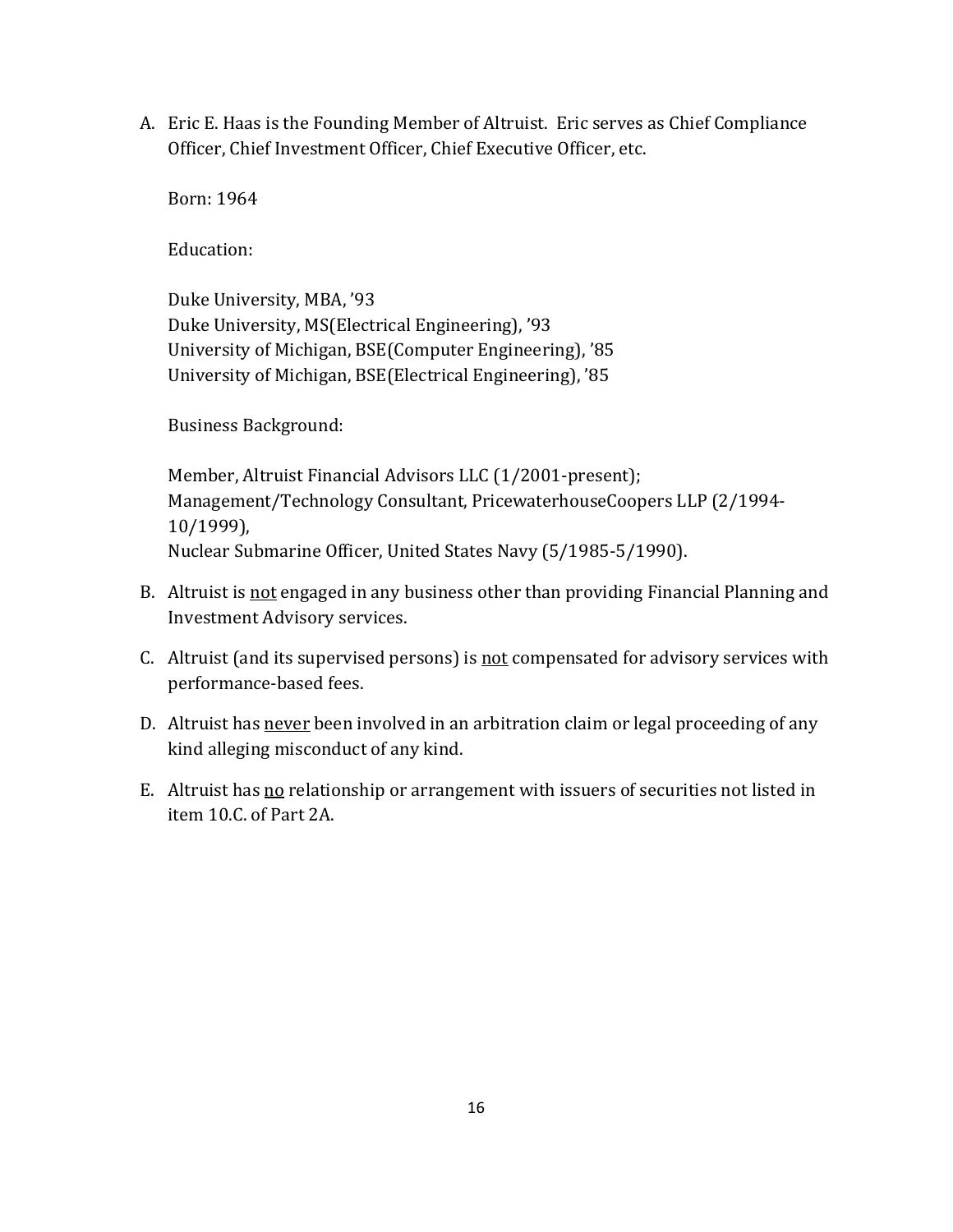**This brochure supplement provides information about Eric E. Haas that supplements the Altruist Financial Advisors LLC brochure. You should have received a copy of that brochure. Please contact Eric E. Haas if you did not receive Altruist's brochure or if you have any questions about the contents of this supplement.**

**Additional information about Eric E. Haas is available on the SEC's website at www.adviserinfo.sec.gov**

**Brochure Supplement Item 1 – Cover Page**

# Eric E. Haas Altruist Financial Advisors LLC 3754 65th St Holland, MI 49423-9739 1-888-894-8244 February 28, 2022

This Brochure Supplement (a.k.a., Form ADV Part 2B) tells you about the qualifications, disciplinary information, and conflicts of interest applicable to Eric E. Haas's investment advisory activities with Altruist Financial Advisors LLC ["Altruist"]. If you have any questions about the contents of this Brochure Supplement, please contact us at 1-888-894- 8244 and/or altruistfa@gmail.com. The information in this Brochure Supplement has not been approved or verified by the United States Securities and Exchange Commission or by any state securities authority.

Eric E. Haas is an Investment Adviser Representative registered with the State of Michigan. Registration of an Investment Adviser Representative requires passing the NASAA Uniform Investment Adviser Law Examination (a.k.a., "Series 65").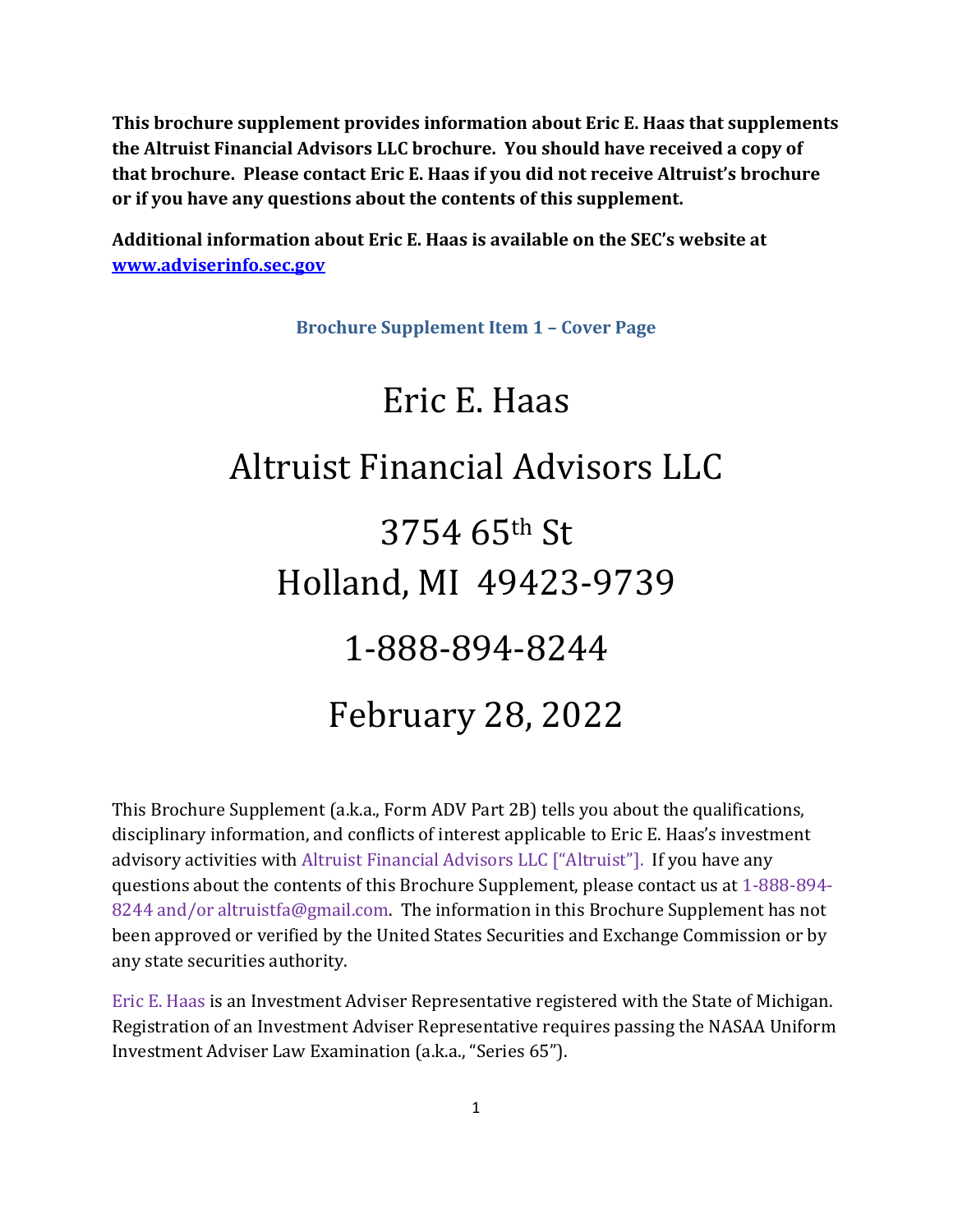# **Brochure Supplement Item 2 – Educational Background and Business Experience**

Eric E. Haas is the Founding Member of Altruist. He serves as Chief Compliance Officer, Chief Investment Officer, Chief Executive Officer, etc.

Born: 1964

Education:

Duke University, MBA, '93 Duke University, MS(Electrical Engineering), '93 University of Michigan, BSE(Computer Engineering), '85 University of Michigan, BSE(Electrical Engineering), '85

Business Background:

Member, Altruist Financial Advisors LLC (1/2001-present); Management/Technology Consultant, PricewaterhouseCoopers LLP (2/1994-10/1999), Nuclear Submarine Officer, United States Navy (5/1985-5/1990).

# **Brochure Supplement Item 3 – Disciplinary Information**

There are no legal or disciplinary events material to a client's or prospective client's evaluation of Eric E. Haas.

# **Brochure Supplement Item 4 – Other Business Activities**

- A. Eric E. Haas is not actively engaged in any investment-related business or occupation other than his work with Altruist Financial Advisors LLC.
- B. Eric E. Haas is not engaged in any other business or occupation for compensation where the other occupation provides a substantial amount of his income.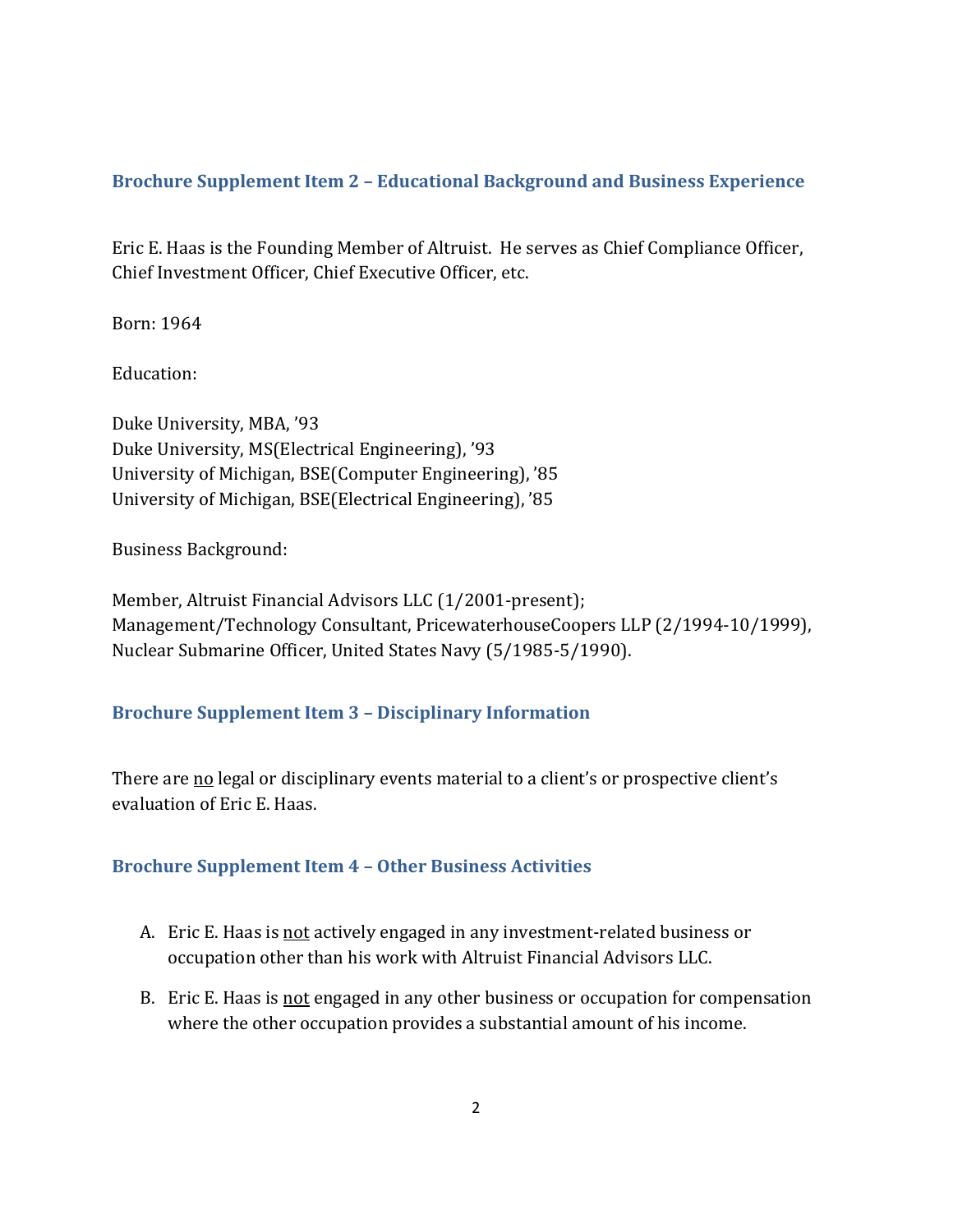# **Brochure Supplement Item 5 – Additional Compensation**

Nobody who is not a client provides any economic benefit to Eric E. Haas for providing advisory services.

## **Brochure Supplement Item 6 – Supervision**

As Altruist's sole Member, Chief Compliance Officer, Chief Investment Officer and sole employee, Eric E. Haas supervises himself. Eric's supervisor's contact information is as follows:

Eric E. Haas, Member

1-888-894-8244

## **Brochure Supplement Item 7 – Requirements for State‐Registered Advisers**

- A. In addition to the events listed in item 3 of Part 2B, Eric E. Haas has not been involved in the following events:
	- 1. An award or otherwise being found liable in an arbitration claim alleging damages in excess of \$2,500, involving any of the following:
		- (a) an investment or an investment-related business or activity;
		- (b) fraud, false statement(s), or omissions;
		- (c) theft, embezzlement, or other wrongful taking of property;
		- (d) bribery, forgery, counterfeiting, or extortion; or
		- (e) dishonest, unfair, or unethical practices.
	- 2. An award or otherwise being found liable in a civil, self-regulatory organization, or administrative proceeding involving any of the following:
		- (a) an investment or an investment-related business or activity;
		- $(b)$  fraud, false statement $(s)$ , or omissions;
		- (c) theft, embezzlement, or other wrongful taking of property;